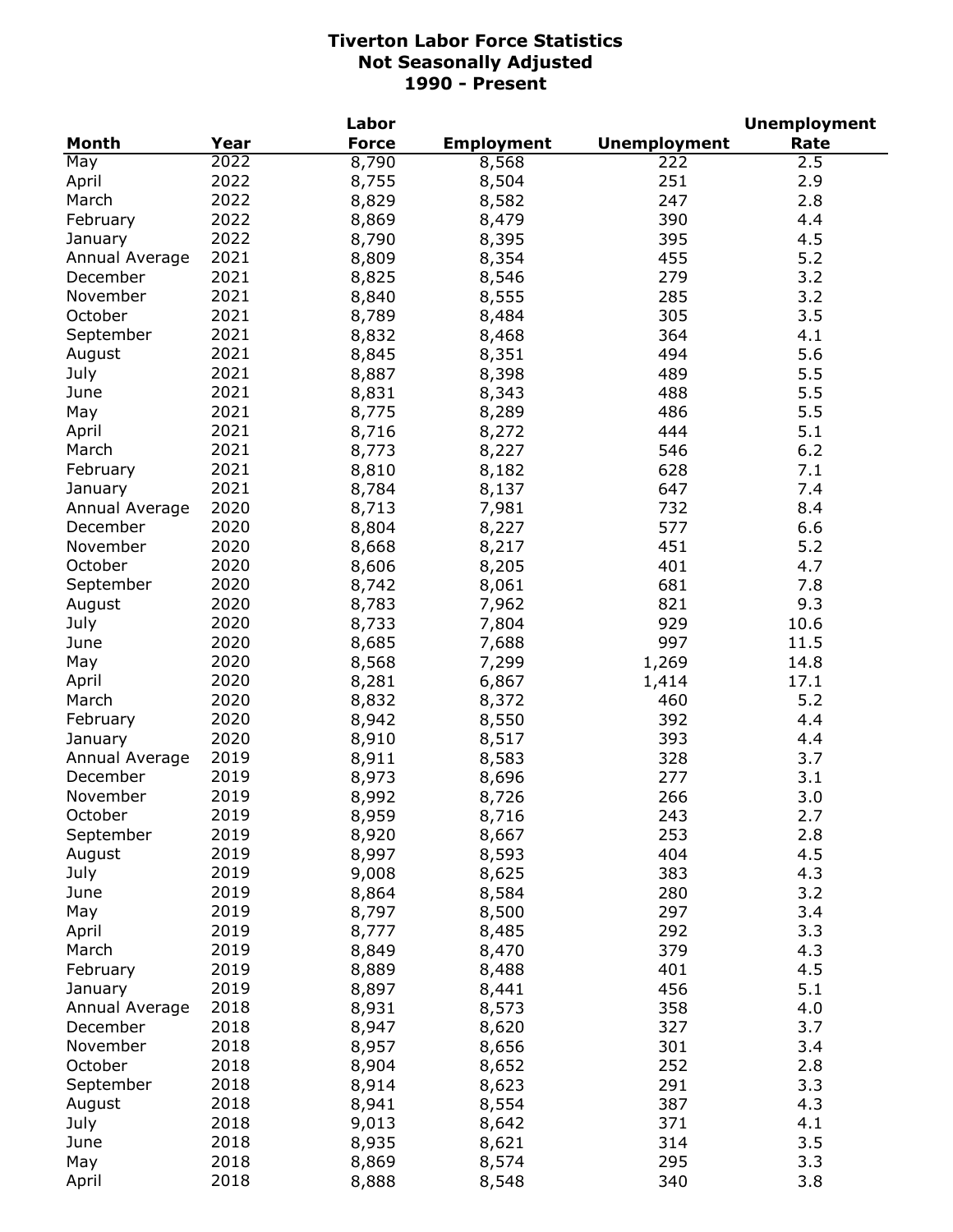| Year<br><b>Force</b><br><b>Unemployment</b><br><b>Employment</b><br>Rate<br>2018<br>8,900<br>404<br>4.5<br>8,496<br>2018<br>495<br>5.5<br>8,977<br>8,482<br>2018<br>5.8<br>8,920<br>518<br>8,402<br>2017<br>8,957<br>411<br>4.6<br>8,546<br>2017<br>387<br>8,987<br>8,600<br>4.3<br>2017<br>411<br>November<br>9,025<br>8,614<br>4.6<br>2017<br>October<br>354<br>8,958<br>8,604<br>4.0<br>2017<br>8,970<br>347<br>3.9<br>September<br>8,623<br>2017<br>8,988<br>453<br>5.0<br>August<br>8,535<br>2017<br>July<br>9,006<br>425<br>4.7<br>8,581<br>8,925<br>3.9<br>June<br>2017<br>8,580<br>345<br>2017<br>8,865<br>May<br>8,518<br>347<br>3.9<br>8,901<br>2017<br>8,527<br>374<br>4.2<br>April<br>8,951<br>8,495<br>456<br>5.1<br>2017<br>March<br>8,982<br>2017<br>8,464<br>518<br>5.8<br>February<br>8,934<br>2017<br>8,416<br>518<br>5.8<br>January<br>5.2<br>2016<br>8,664<br>8,216<br>448<br>Annual Average<br>2016<br>8,681<br>8,304<br>377<br>4.3<br>December<br>2016<br>November<br>8,692<br>8,319<br>373<br>4.3<br>2016<br>October<br>8,654<br>359<br>4.1<br>8,295<br>2016<br>September<br>8,620<br>381<br>4.4<br>8,239<br>2016<br>8,697<br>473<br>August<br>8,224<br>5.4<br>2016<br>468<br>5.4<br>July<br>8,734<br>8,266<br>June<br>2016<br>4.8<br>8,678<br>8,265<br>413<br>2016<br>8,591<br>424<br>4.9<br>May<br>8,167<br>2016<br>8,626<br>445<br>5.2<br>April<br>8,181<br>2016<br>8,679<br>532<br>6.1<br>March<br>8,147<br>2016<br>8,681<br>563<br>6.5<br>February<br>8,118<br>2016<br>8,636<br>569<br>6.6<br>8,067<br>January<br>2015<br>8,715<br>8,197<br>518<br>5.9<br>Annual Average<br>2015<br>8,713<br>8,248<br>465<br>5.3<br>December<br>November<br>2015<br>8,745<br>8,239<br>506<br>5.8<br>October<br>2015<br>8,691<br>456<br>5.2<br>8,235<br>2015<br>September<br>432<br>5.0<br>8,626<br>8,194<br>2015<br>505<br>5.8<br>8,201<br>8,706<br>August<br>2015<br>July<br>8,783<br>8,240<br>543<br>6.2<br>2015<br>474<br>5.4<br>June<br>8,730<br>8,256<br>2015<br>477<br>5.5<br>May<br>8,675<br>8,198<br>2015<br>460<br>5.3<br>8,653<br>April<br>8,193<br>2015<br>6.7<br>March<br>8,711<br>8,130<br>581<br>2015<br>February<br>8,780<br>8,133<br>647<br>7.4<br>2015<br>669<br>7.6<br>8,765<br>8,096<br>January<br>2014<br>662<br>7.6<br>Annual Average<br>8,752<br>8,090<br>2014<br>489<br>5.6<br>December<br>8,720<br>8,231<br>2014<br>8,763<br>543<br>$6.2$<br>November<br>8,220<br>5.9<br>October<br>2014<br>514<br>8,736<br>8,222<br>2014<br>8,684<br>544<br>6.3<br>September<br>8,140<br>2014<br>8,800<br>671<br>7.6<br>August<br>8,129<br>July<br>2014<br>8,806<br>660<br>7.5<br>8,146<br>2014<br>564<br>6.5<br>8,722<br>8,158<br>June<br>2014<br>601<br>7.0<br>May<br>8,640<br>8,039<br>2014<br>667<br>7.7<br>April<br>8,682<br>8,015 |                |      | Labor |       |     | <b>Unemployment</b> |
|--------------------------------------------------------------------------------------------------------------------------------------------------------------------------------------------------------------------------------------------------------------------------------------------------------------------------------------------------------------------------------------------------------------------------------------------------------------------------------------------------------------------------------------------------------------------------------------------------------------------------------------------------------------------------------------------------------------------------------------------------------------------------------------------------------------------------------------------------------------------------------------------------------------------------------------------------------------------------------------------------------------------------------------------------------------------------------------------------------------------------------------------------------------------------------------------------------------------------------------------------------------------------------------------------------------------------------------------------------------------------------------------------------------------------------------------------------------------------------------------------------------------------------------------------------------------------------------------------------------------------------------------------------------------------------------------------------------------------------------------------------------------------------------------------------------------------------------------------------------------------------------------------------------------------------------------------------------------------------------------------------------------------------------------------------------------------------------------------------------------------------------------------------------------------------------------------------------------------------------------------------------------------------------------------------------------------------------------------------------------------------------------------------------------------------------------------------------------------------------------------------------------------------------------------------------------------------------------------------------------------------------------------------------------------------------------------------------------------------------------------------------|----------------|------|-------|-------|-----|---------------------|
|                                                                                                                                                                                                                                                                                                                                                                                                                                                                                                                                                                                                                                                                                                                                                                                                                                                                                                                                                                                                                                                                                                                                                                                                                                                                                                                                                                                                                                                                                                                                                                                                                                                                                                                                                                                                                                                                                                                                                                                                                                                                                                                                                                                                                                                                                                                                                                                                                                                                                                                                                                                                                                                                                                                                                              | <b>Month</b>   |      |       |       |     |                     |
|                                                                                                                                                                                                                                                                                                                                                                                                                                                                                                                                                                                                                                                                                                                                                                                                                                                                                                                                                                                                                                                                                                                                                                                                                                                                                                                                                                                                                                                                                                                                                                                                                                                                                                                                                                                                                                                                                                                                                                                                                                                                                                                                                                                                                                                                                                                                                                                                                                                                                                                                                                                                                                                                                                                                                              | March          |      |       |       |     |                     |
|                                                                                                                                                                                                                                                                                                                                                                                                                                                                                                                                                                                                                                                                                                                                                                                                                                                                                                                                                                                                                                                                                                                                                                                                                                                                                                                                                                                                                                                                                                                                                                                                                                                                                                                                                                                                                                                                                                                                                                                                                                                                                                                                                                                                                                                                                                                                                                                                                                                                                                                                                                                                                                                                                                                                                              | February       |      |       |       |     |                     |
|                                                                                                                                                                                                                                                                                                                                                                                                                                                                                                                                                                                                                                                                                                                                                                                                                                                                                                                                                                                                                                                                                                                                                                                                                                                                                                                                                                                                                                                                                                                                                                                                                                                                                                                                                                                                                                                                                                                                                                                                                                                                                                                                                                                                                                                                                                                                                                                                                                                                                                                                                                                                                                                                                                                                                              | January        |      |       |       |     |                     |
|                                                                                                                                                                                                                                                                                                                                                                                                                                                                                                                                                                                                                                                                                                                                                                                                                                                                                                                                                                                                                                                                                                                                                                                                                                                                                                                                                                                                                                                                                                                                                                                                                                                                                                                                                                                                                                                                                                                                                                                                                                                                                                                                                                                                                                                                                                                                                                                                                                                                                                                                                                                                                                                                                                                                                              | Annual Average |      |       |       |     |                     |
|                                                                                                                                                                                                                                                                                                                                                                                                                                                                                                                                                                                                                                                                                                                                                                                                                                                                                                                                                                                                                                                                                                                                                                                                                                                                                                                                                                                                                                                                                                                                                                                                                                                                                                                                                                                                                                                                                                                                                                                                                                                                                                                                                                                                                                                                                                                                                                                                                                                                                                                                                                                                                                                                                                                                                              | December       |      |       |       |     |                     |
|                                                                                                                                                                                                                                                                                                                                                                                                                                                                                                                                                                                                                                                                                                                                                                                                                                                                                                                                                                                                                                                                                                                                                                                                                                                                                                                                                                                                                                                                                                                                                                                                                                                                                                                                                                                                                                                                                                                                                                                                                                                                                                                                                                                                                                                                                                                                                                                                                                                                                                                                                                                                                                                                                                                                                              |                |      |       |       |     |                     |
|                                                                                                                                                                                                                                                                                                                                                                                                                                                                                                                                                                                                                                                                                                                                                                                                                                                                                                                                                                                                                                                                                                                                                                                                                                                                                                                                                                                                                                                                                                                                                                                                                                                                                                                                                                                                                                                                                                                                                                                                                                                                                                                                                                                                                                                                                                                                                                                                                                                                                                                                                                                                                                                                                                                                                              |                |      |       |       |     |                     |
|                                                                                                                                                                                                                                                                                                                                                                                                                                                                                                                                                                                                                                                                                                                                                                                                                                                                                                                                                                                                                                                                                                                                                                                                                                                                                                                                                                                                                                                                                                                                                                                                                                                                                                                                                                                                                                                                                                                                                                                                                                                                                                                                                                                                                                                                                                                                                                                                                                                                                                                                                                                                                                                                                                                                                              |                |      |       |       |     |                     |
|                                                                                                                                                                                                                                                                                                                                                                                                                                                                                                                                                                                                                                                                                                                                                                                                                                                                                                                                                                                                                                                                                                                                                                                                                                                                                                                                                                                                                                                                                                                                                                                                                                                                                                                                                                                                                                                                                                                                                                                                                                                                                                                                                                                                                                                                                                                                                                                                                                                                                                                                                                                                                                                                                                                                                              |                |      |       |       |     |                     |
|                                                                                                                                                                                                                                                                                                                                                                                                                                                                                                                                                                                                                                                                                                                                                                                                                                                                                                                                                                                                                                                                                                                                                                                                                                                                                                                                                                                                                                                                                                                                                                                                                                                                                                                                                                                                                                                                                                                                                                                                                                                                                                                                                                                                                                                                                                                                                                                                                                                                                                                                                                                                                                                                                                                                                              |                |      |       |       |     |                     |
|                                                                                                                                                                                                                                                                                                                                                                                                                                                                                                                                                                                                                                                                                                                                                                                                                                                                                                                                                                                                                                                                                                                                                                                                                                                                                                                                                                                                                                                                                                                                                                                                                                                                                                                                                                                                                                                                                                                                                                                                                                                                                                                                                                                                                                                                                                                                                                                                                                                                                                                                                                                                                                                                                                                                                              |                |      |       |       |     |                     |
|                                                                                                                                                                                                                                                                                                                                                                                                                                                                                                                                                                                                                                                                                                                                                                                                                                                                                                                                                                                                                                                                                                                                                                                                                                                                                                                                                                                                                                                                                                                                                                                                                                                                                                                                                                                                                                                                                                                                                                                                                                                                                                                                                                                                                                                                                                                                                                                                                                                                                                                                                                                                                                                                                                                                                              |                |      |       |       |     |                     |
|                                                                                                                                                                                                                                                                                                                                                                                                                                                                                                                                                                                                                                                                                                                                                                                                                                                                                                                                                                                                                                                                                                                                                                                                                                                                                                                                                                                                                                                                                                                                                                                                                                                                                                                                                                                                                                                                                                                                                                                                                                                                                                                                                                                                                                                                                                                                                                                                                                                                                                                                                                                                                                                                                                                                                              |                |      |       |       |     |                     |
|                                                                                                                                                                                                                                                                                                                                                                                                                                                                                                                                                                                                                                                                                                                                                                                                                                                                                                                                                                                                                                                                                                                                                                                                                                                                                                                                                                                                                                                                                                                                                                                                                                                                                                                                                                                                                                                                                                                                                                                                                                                                                                                                                                                                                                                                                                                                                                                                                                                                                                                                                                                                                                                                                                                                                              |                |      |       |       |     |                     |
|                                                                                                                                                                                                                                                                                                                                                                                                                                                                                                                                                                                                                                                                                                                                                                                                                                                                                                                                                                                                                                                                                                                                                                                                                                                                                                                                                                                                                                                                                                                                                                                                                                                                                                                                                                                                                                                                                                                                                                                                                                                                                                                                                                                                                                                                                                                                                                                                                                                                                                                                                                                                                                                                                                                                                              |                |      |       |       |     |                     |
|                                                                                                                                                                                                                                                                                                                                                                                                                                                                                                                                                                                                                                                                                                                                                                                                                                                                                                                                                                                                                                                                                                                                                                                                                                                                                                                                                                                                                                                                                                                                                                                                                                                                                                                                                                                                                                                                                                                                                                                                                                                                                                                                                                                                                                                                                                                                                                                                                                                                                                                                                                                                                                                                                                                                                              |                |      |       |       |     |                     |
|                                                                                                                                                                                                                                                                                                                                                                                                                                                                                                                                                                                                                                                                                                                                                                                                                                                                                                                                                                                                                                                                                                                                                                                                                                                                                                                                                                                                                                                                                                                                                                                                                                                                                                                                                                                                                                                                                                                                                                                                                                                                                                                                                                                                                                                                                                                                                                                                                                                                                                                                                                                                                                                                                                                                                              |                |      |       |       |     |                     |
|                                                                                                                                                                                                                                                                                                                                                                                                                                                                                                                                                                                                                                                                                                                                                                                                                                                                                                                                                                                                                                                                                                                                                                                                                                                                                                                                                                                                                                                                                                                                                                                                                                                                                                                                                                                                                                                                                                                                                                                                                                                                                                                                                                                                                                                                                                                                                                                                                                                                                                                                                                                                                                                                                                                                                              |                |      |       |       |     |                     |
|                                                                                                                                                                                                                                                                                                                                                                                                                                                                                                                                                                                                                                                                                                                                                                                                                                                                                                                                                                                                                                                                                                                                                                                                                                                                                                                                                                                                                                                                                                                                                                                                                                                                                                                                                                                                                                                                                                                                                                                                                                                                                                                                                                                                                                                                                                                                                                                                                                                                                                                                                                                                                                                                                                                                                              |                |      |       |       |     |                     |
|                                                                                                                                                                                                                                                                                                                                                                                                                                                                                                                                                                                                                                                                                                                                                                                                                                                                                                                                                                                                                                                                                                                                                                                                                                                                                                                                                                                                                                                                                                                                                                                                                                                                                                                                                                                                                                                                                                                                                                                                                                                                                                                                                                                                                                                                                                                                                                                                                                                                                                                                                                                                                                                                                                                                                              |                |      |       |       |     |                     |
|                                                                                                                                                                                                                                                                                                                                                                                                                                                                                                                                                                                                                                                                                                                                                                                                                                                                                                                                                                                                                                                                                                                                                                                                                                                                                                                                                                                                                                                                                                                                                                                                                                                                                                                                                                                                                                                                                                                                                                                                                                                                                                                                                                                                                                                                                                                                                                                                                                                                                                                                                                                                                                                                                                                                                              |                |      |       |       |     |                     |
|                                                                                                                                                                                                                                                                                                                                                                                                                                                                                                                                                                                                                                                                                                                                                                                                                                                                                                                                                                                                                                                                                                                                                                                                                                                                                                                                                                                                                                                                                                                                                                                                                                                                                                                                                                                                                                                                                                                                                                                                                                                                                                                                                                                                                                                                                                                                                                                                                                                                                                                                                                                                                                                                                                                                                              |                |      |       |       |     |                     |
|                                                                                                                                                                                                                                                                                                                                                                                                                                                                                                                                                                                                                                                                                                                                                                                                                                                                                                                                                                                                                                                                                                                                                                                                                                                                                                                                                                                                                                                                                                                                                                                                                                                                                                                                                                                                                                                                                                                                                                                                                                                                                                                                                                                                                                                                                                                                                                                                                                                                                                                                                                                                                                                                                                                                                              |                |      |       |       |     |                     |
|                                                                                                                                                                                                                                                                                                                                                                                                                                                                                                                                                                                                                                                                                                                                                                                                                                                                                                                                                                                                                                                                                                                                                                                                                                                                                                                                                                                                                                                                                                                                                                                                                                                                                                                                                                                                                                                                                                                                                                                                                                                                                                                                                                                                                                                                                                                                                                                                                                                                                                                                                                                                                                                                                                                                                              |                |      |       |       |     |                     |
|                                                                                                                                                                                                                                                                                                                                                                                                                                                                                                                                                                                                                                                                                                                                                                                                                                                                                                                                                                                                                                                                                                                                                                                                                                                                                                                                                                                                                                                                                                                                                                                                                                                                                                                                                                                                                                                                                                                                                                                                                                                                                                                                                                                                                                                                                                                                                                                                                                                                                                                                                                                                                                                                                                                                                              |                |      |       |       |     |                     |
|                                                                                                                                                                                                                                                                                                                                                                                                                                                                                                                                                                                                                                                                                                                                                                                                                                                                                                                                                                                                                                                                                                                                                                                                                                                                                                                                                                                                                                                                                                                                                                                                                                                                                                                                                                                                                                                                                                                                                                                                                                                                                                                                                                                                                                                                                                                                                                                                                                                                                                                                                                                                                                                                                                                                                              |                |      |       |       |     |                     |
|                                                                                                                                                                                                                                                                                                                                                                                                                                                                                                                                                                                                                                                                                                                                                                                                                                                                                                                                                                                                                                                                                                                                                                                                                                                                                                                                                                                                                                                                                                                                                                                                                                                                                                                                                                                                                                                                                                                                                                                                                                                                                                                                                                                                                                                                                                                                                                                                                                                                                                                                                                                                                                                                                                                                                              |                |      |       |       |     |                     |
|                                                                                                                                                                                                                                                                                                                                                                                                                                                                                                                                                                                                                                                                                                                                                                                                                                                                                                                                                                                                                                                                                                                                                                                                                                                                                                                                                                                                                                                                                                                                                                                                                                                                                                                                                                                                                                                                                                                                                                                                                                                                                                                                                                                                                                                                                                                                                                                                                                                                                                                                                                                                                                                                                                                                                              |                |      |       |       |     |                     |
|                                                                                                                                                                                                                                                                                                                                                                                                                                                                                                                                                                                                                                                                                                                                                                                                                                                                                                                                                                                                                                                                                                                                                                                                                                                                                                                                                                                                                                                                                                                                                                                                                                                                                                                                                                                                                                                                                                                                                                                                                                                                                                                                                                                                                                                                                                                                                                                                                                                                                                                                                                                                                                                                                                                                                              |                |      |       |       |     |                     |
|                                                                                                                                                                                                                                                                                                                                                                                                                                                                                                                                                                                                                                                                                                                                                                                                                                                                                                                                                                                                                                                                                                                                                                                                                                                                                                                                                                                                                                                                                                                                                                                                                                                                                                                                                                                                                                                                                                                                                                                                                                                                                                                                                                                                                                                                                                                                                                                                                                                                                                                                                                                                                                                                                                                                                              |                |      |       |       |     |                     |
|                                                                                                                                                                                                                                                                                                                                                                                                                                                                                                                                                                                                                                                                                                                                                                                                                                                                                                                                                                                                                                                                                                                                                                                                                                                                                                                                                                                                                                                                                                                                                                                                                                                                                                                                                                                                                                                                                                                                                                                                                                                                                                                                                                                                                                                                                                                                                                                                                                                                                                                                                                                                                                                                                                                                                              |                |      |       |       |     |                     |
|                                                                                                                                                                                                                                                                                                                                                                                                                                                                                                                                                                                                                                                                                                                                                                                                                                                                                                                                                                                                                                                                                                                                                                                                                                                                                                                                                                                                                                                                                                                                                                                                                                                                                                                                                                                                                                                                                                                                                                                                                                                                                                                                                                                                                                                                                                                                                                                                                                                                                                                                                                                                                                                                                                                                                              |                |      |       |       |     |                     |
|                                                                                                                                                                                                                                                                                                                                                                                                                                                                                                                                                                                                                                                                                                                                                                                                                                                                                                                                                                                                                                                                                                                                                                                                                                                                                                                                                                                                                                                                                                                                                                                                                                                                                                                                                                                                                                                                                                                                                                                                                                                                                                                                                                                                                                                                                                                                                                                                                                                                                                                                                                                                                                                                                                                                                              |                |      |       |       |     |                     |
|                                                                                                                                                                                                                                                                                                                                                                                                                                                                                                                                                                                                                                                                                                                                                                                                                                                                                                                                                                                                                                                                                                                                                                                                                                                                                                                                                                                                                                                                                                                                                                                                                                                                                                                                                                                                                                                                                                                                                                                                                                                                                                                                                                                                                                                                                                                                                                                                                                                                                                                                                                                                                                                                                                                                                              |                |      |       |       |     |                     |
|                                                                                                                                                                                                                                                                                                                                                                                                                                                                                                                                                                                                                                                                                                                                                                                                                                                                                                                                                                                                                                                                                                                                                                                                                                                                                                                                                                                                                                                                                                                                                                                                                                                                                                                                                                                                                                                                                                                                                                                                                                                                                                                                                                                                                                                                                                                                                                                                                                                                                                                                                                                                                                                                                                                                                              |                |      |       |       |     |                     |
|                                                                                                                                                                                                                                                                                                                                                                                                                                                                                                                                                                                                                                                                                                                                                                                                                                                                                                                                                                                                                                                                                                                                                                                                                                                                                                                                                                                                                                                                                                                                                                                                                                                                                                                                                                                                                                                                                                                                                                                                                                                                                                                                                                                                                                                                                                                                                                                                                                                                                                                                                                                                                                                                                                                                                              |                |      |       |       |     |                     |
|                                                                                                                                                                                                                                                                                                                                                                                                                                                                                                                                                                                                                                                                                                                                                                                                                                                                                                                                                                                                                                                                                                                                                                                                                                                                                                                                                                                                                                                                                                                                                                                                                                                                                                                                                                                                                                                                                                                                                                                                                                                                                                                                                                                                                                                                                                                                                                                                                                                                                                                                                                                                                                                                                                                                                              |                |      |       |       |     |                     |
|                                                                                                                                                                                                                                                                                                                                                                                                                                                                                                                                                                                                                                                                                                                                                                                                                                                                                                                                                                                                                                                                                                                                                                                                                                                                                                                                                                                                                                                                                                                                                                                                                                                                                                                                                                                                                                                                                                                                                                                                                                                                                                                                                                                                                                                                                                                                                                                                                                                                                                                                                                                                                                                                                                                                                              |                |      |       |       |     |                     |
|                                                                                                                                                                                                                                                                                                                                                                                                                                                                                                                                                                                                                                                                                                                                                                                                                                                                                                                                                                                                                                                                                                                                                                                                                                                                                                                                                                                                                                                                                                                                                                                                                                                                                                                                                                                                                                                                                                                                                                                                                                                                                                                                                                                                                                                                                                                                                                                                                                                                                                                                                                                                                                                                                                                                                              |                |      |       |       |     |                     |
|                                                                                                                                                                                                                                                                                                                                                                                                                                                                                                                                                                                                                                                                                                                                                                                                                                                                                                                                                                                                                                                                                                                                                                                                                                                                                                                                                                                                                                                                                                                                                                                                                                                                                                                                                                                                                                                                                                                                                                                                                                                                                                                                                                                                                                                                                                                                                                                                                                                                                                                                                                                                                                                                                                                                                              |                |      |       |       |     |                     |
|                                                                                                                                                                                                                                                                                                                                                                                                                                                                                                                                                                                                                                                                                                                                                                                                                                                                                                                                                                                                                                                                                                                                                                                                                                                                                                                                                                                                                                                                                                                                                                                                                                                                                                                                                                                                                                                                                                                                                                                                                                                                                                                                                                                                                                                                                                                                                                                                                                                                                                                                                                                                                                                                                                                                                              |                |      |       |       |     |                     |
|                                                                                                                                                                                                                                                                                                                                                                                                                                                                                                                                                                                                                                                                                                                                                                                                                                                                                                                                                                                                                                                                                                                                                                                                                                                                                                                                                                                                                                                                                                                                                                                                                                                                                                                                                                                                                                                                                                                                                                                                                                                                                                                                                                                                                                                                                                                                                                                                                                                                                                                                                                                                                                                                                                                                                              |                |      |       |       |     |                     |
|                                                                                                                                                                                                                                                                                                                                                                                                                                                                                                                                                                                                                                                                                                                                                                                                                                                                                                                                                                                                                                                                                                                                                                                                                                                                                                                                                                                                                                                                                                                                                                                                                                                                                                                                                                                                                                                                                                                                                                                                                                                                                                                                                                                                                                                                                                                                                                                                                                                                                                                                                                                                                                                                                                                                                              |                |      |       |       |     |                     |
|                                                                                                                                                                                                                                                                                                                                                                                                                                                                                                                                                                                                                                                                                                                                                                                                                                                                                                                                                                                                                                                                                                                                                                                                                                                                                                                                                                                                                                                                                                                                                                                                                                                                                                                                                                                                                                                                                                                                                                                                                                                                                                                                                                                                                                                                                                                                                                                                                                                                                                                                                                                                                                                                                                                                                              |                |      |       |       |     |                     |
|                                                                                                                                                                                                                                                                                                                                                                                                                                                                                                                                                                                                                                                                                                                                                                                                                                                                                                                                                                                                                                                                                                                                                                                                                                                                                                                                                                                                                                                                                                                                                                                                                                                                                                                                                                                                                                                                                                                                                                                                                                                                                                                                                                                                                                                                                                                                                                                                                                                                                                                                                                                                                                                                                                                                                              |                |      |       |       |     |                     |
|                                                                                                                                                                                                                                                                                                                                                                                                                                                                                                                                                                                                                                                                                                                                                                                                                                                                                                                                                                                                                                                                                                                                                                                                                                                                                                                                                                                                                                                                                                                                                                                                                                                                                                                                                                                                                                                                                                                                                                                                                                                                                                                                                                                                                                                                                                                                                                                                                                                                                                                                                                                                                                                                                                                                                              |                |      |       |       |     |                     |
|                                                                                                                                                                                                                                                                                                                                                                                                                                                                                                                                                                                                                                                                                                                                                                                                                                                                                                                                                                                                                                                                                                                                                                                                                                                                                                                                                                                                                                                                                                                                                                                                                                                                                                                                                                                                                                                                                                                                                                                                                                                                                                                                                                                                                                                                                                                                                                                                                                                                                                                                                                                                                                                                                                                                                              |                |      |       |       |     |                     |
|                                                                                                                                                                                                                                                                                                                                                                                                                                                                                                                                                                                                                                                                                                                                                                                                                                                                                                                                                                                                                                                                                                                                                                                                                                                                                                                                                                                                                                                                                                                                                                                                                                                                                                                                                                                                                                                                                                                                                                                                                                                                                                                                                                                                                                                                                                                                                                                                                                                                                                                                                                                                                                                                                                                                                              |                |      |       |       |     |                     |
|                                                                                                                                                                                                                                                                                                                                                                                                                                                                                                                                                                                                                                                                                                                                                                                                                                                                                                                                                                                                                                                                                                                                                                                                                                                                                                                                                                                                                                                                                                                                                                                                                                                                                                                                                                                                                                                                                                                                                                                                                                                                                                                                                                                                                                                                                                                                                                                                                                                                                                                                                                                                                                                                                                                                                              |                |      |       |       |     |                     |
|                                                                                                                                                                                                                                                                                                                                                                                                                                                                                                                                                                                                                                                                                                                                                                                                                                                                                                                                                                                                                                                                                                                                                                                                                                                                                                                                                                                                                                                                                                                                                                                                                                                                                                                                                                                                                                                                                                                                                                                                                                                                                                                                                                                                                                                                                                                                                                                                                                                                                                                                                                                                                                                                                                                                                              |                |      |       |       |     |                     |
|                                                                                                                                                                                                                                                                                                                                                                                                                                                                                                                                                                                                                                                                                                                                                                                                                                                                                                                                                                                                                                                                                                                                                                                                                                                                                                                                                                                                                                                                                                                                                                                                                                                                                                                                                                                                                                                                                                                                                                                                                                                                                                                                                                                                                                                                                                                                                                                                                                                                                                                                                                                                                                                                                                                                                              |                |      |       |       |     |                     |
|                                                                                                                                                                                                                                                                                                                                                                                                                                                                                                                                                                                                                                                                                                                                                                                                                                                                                                                                                                                                                                                                                                                                                                                                                                                                                                                                                                                                                                                                                                                                                                                                                                                                                                                                                                                                                                                                                                                                                                                                                                                                                                                                                                                                                                                                                                                                                                                                                                                                                                                                                                                                                                                                                                                                                              |                |      |       |       |     |                     |
|                                                                                                                                                                                                                                                                                                                                                                                                                                                                                                                                                                                                                                                                                                                                                                                                                                                                                                                                                                                                                                                                                                                                                                                                                                                                                                                                                                                                                                                                                                                                                                                                                                                                                                                                                                                                                                                                                                                                                                                                                                                                                                                                                                                                                                                                                                                                                                                                                                                                                                                                                                                                                                                                                                                                                              | March          | 2014 | 8,810 | 7,955 | 855 | 9.7                 |
| 2014<br>924<br>8,864<br>7,940<br>10.4                                                                                                                                                                                                                                                                                                                                                                                                                                                                                                                                                                                                                                                                                                                                                                                                                                                                                                                                                                                                                                                                                                                                                                                                                                                                                                                                                                                                                                                                                                                                                                                                                                                                                                                                                                                                                                                                                                                                                                                                                                                                                                                                                                                                                                                                                                                                                                                                                                                                                                                                                                                                                                                                                                                        | February       |      |       |       |     |                     |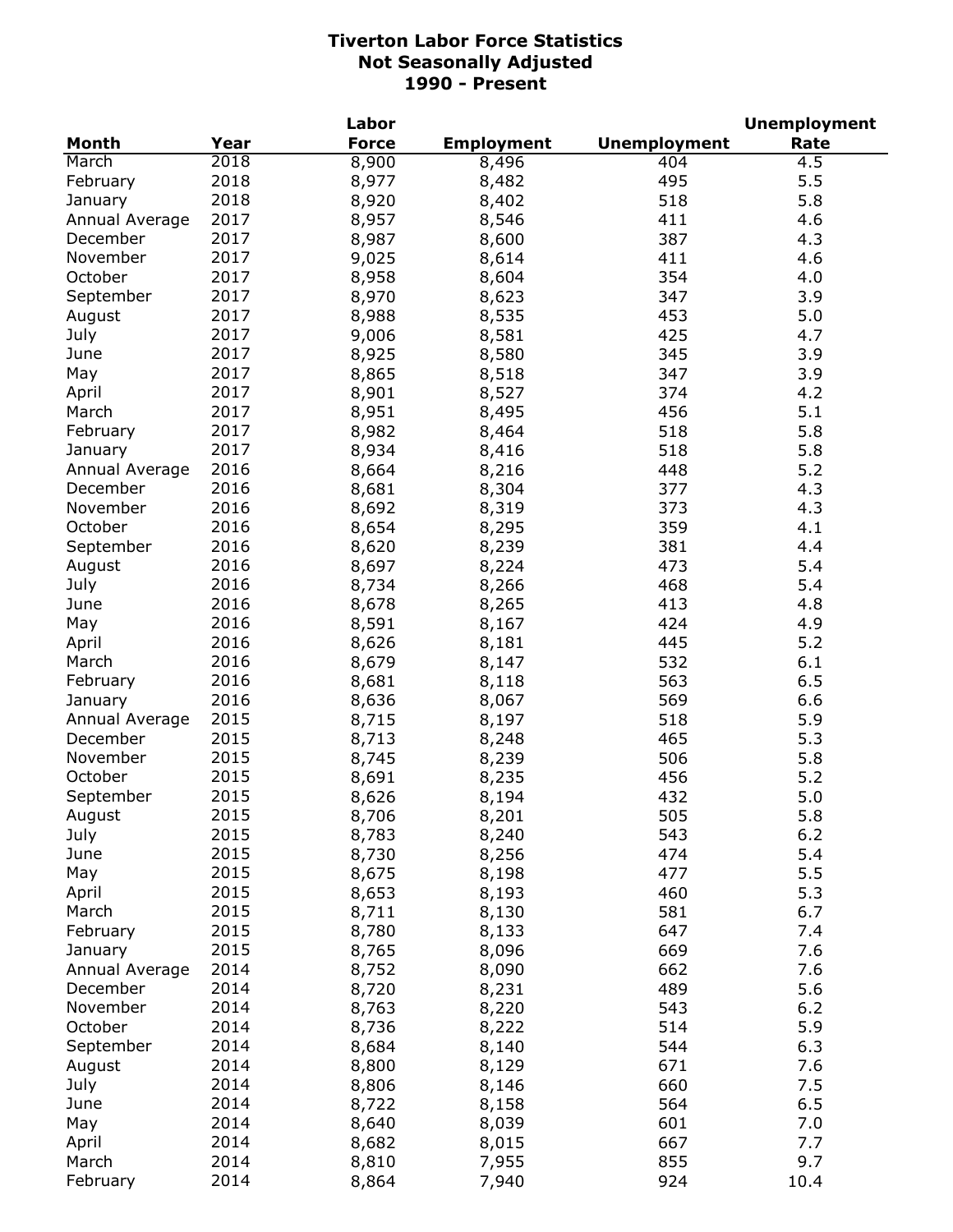|                |      | Labor        |                   |                     | <b>Unemployment</b> |
|----------------|------|--------------|-------------------|---------------------|---------------------|
| <b>Month</b>   | Year | <b>Force</b> | <b>Employment</b> | <b>Unemployment</b> | Rate                |
| January        | 2014 | 8,795        | 7,880             | 915                 | 10.4                |
| Annual Average | 2013 | 8,828        | 8,016             | 812                 | 9.2                 |
| December       | 2013 | 8,826        | 8,057             | 769                 | 8.7                 |
| November       | 2013 | 8,889        | 8,085             | 804                 | 9.0                 |
| October        | 2013 | 8,805        | 8,044             | 761                 | 8.6                 |
| September      | 2013 | 8,730        | 8,037             | 693                 | 7.9                 |
| August         | 2013 | 8,848        | 8,014             | 834                 | 9.4                 |
| July           | 2013 | 8,906        | 8,062             | 844                 | 9.5                 |
| June           | 2013 | 8,808        | 8,081             | 727                 | 8.3                 |
| May            | 2013 | 8,725        | 7,985             | 740                 | 8.5                 |
| April          | 2013 | 8,748        | 7,983             | 765                 | 8.7                 |
| March          | 2013 | 8,787        | 7,937             | 850                 | 9.7                 |
| February       | 2013 | 8,913        | 7,970             | 943                 | 10.6                |
| January        | 2013 | 8,947        | 7,937             | 1,010               | 11.3                |
| Annual Average | 2012 | 8,828        | 7,954             | 874                 | 9.9                 |
| December       | 2012 | 8,927        | 8,102             | 825                 | 9.2                 |
| November       | 2012 | 8,879        | 8,093             | 786                 | 8.9                 |
| October        | 2012 | 8,887        | 8,123             | 764                 | 8.6                 |
| September      | 2012 | 8,792        | 8,054             | 738                 | 8.4                 |
| August         | 2012 | 8,929        | 7,990             | 939                 | 10.5                |
| July           | 2012 | 8,905        | 7,986             | 919                 | 10.3                |
| June           | 2012 | 8,798        | 7,988             | 810                 | 9.2                 |
| May            | 2012 | 8,713        | 7,906             | 807                 | 9.3                 |
| April          | 2012 | 8,661        | 7,854             | 807                 | 9.3                 |
| March          | 2012 | 8,770        | 7,805             | 965                 | 11.0                |
| February       | 2012 | 8,840        | 7,790             | 1,050               | 11.9                |
| January        | 2012 | 8,830        | 7,758             | 1,072               | 12.1                |
| Annual Average | 2011 | 8,876        | 7,904             | 972                 | 11.0                |
| December       | 2011 | 8,899        | 7,930             | 969                 | 10.9                |
| November       | 2011 | 8,831        | 7,959             | 872                 | 9.9                 |
| October        | 2011 | 8,830        | 7,947             | 883                 | 10.0                |
| September      | 2011 | 8,787        | 7,902             | 885                 | 10.1                |
| August         | 2011 | 8,853        | 7,911             | 942                 | 10.6                |
| July           | 2011 | 8,853        | 7,919             | 934                 | 10.6                |
| June           | 2011 | 8,812        | 7,961             | 851                 | 9.7                 |
| May            | 2011 | 8,754        | 7,888             | 866                 | 9.9                 |
| April          | 2011 | 8,831        | 7,900             | 931                 | 10.5                |
| March          | 2011 | 8,973        | 7,854             | 1,119               | 12.5                |
| February       | 2011 | 9,024        | 7,838             | 1,186               | 13.1                |
| January        | 2011 | 9,070        | 7,844             | 1,226               | 13.5                |
| Annual Average | 2010 | 8,998        | 7,958             | 1,040               | 11.6                |
| December       | 2010 | 9,054        | 7,987             | 1,067               | 11.8                |
| November       | 2010 | 9,012        | 7,996             | 1,016               | 11.3                |
| October        | 2010 | 8,957        | 8,003             | 954                 | 10.7                |
| September      | 2010 | 8,922        | 8,010             | 912                 | 10.2                |
| August         | 2010 | 9,036        | 8,031             | 1,005               | 11.1                |
| July           | 2010 | 9,074        | 8,041             | 1,033               | 11.4                |
| June           | 2010 | 8,944        | 8,031             | 913                 | 10.2                |
| May            | 2010 | 8,835        | 7,941             | 894                 | 10.1                |
| April          | 2010 | 8,900        | 7,945             | 955                 | 10.7                |
| March          | 2010 | 9,077        | 7,861             | 1,216               | 13.4                |
| February       | 2010 | 9,095        | 7,835             | 1,260               | 13.9                |
| January        | 2010 | 9,069        | 7,816             | 1,253               | 13.8                |
| Annual Average | 2009 | 8,640        | 7,642             | 998                 | 11.6                |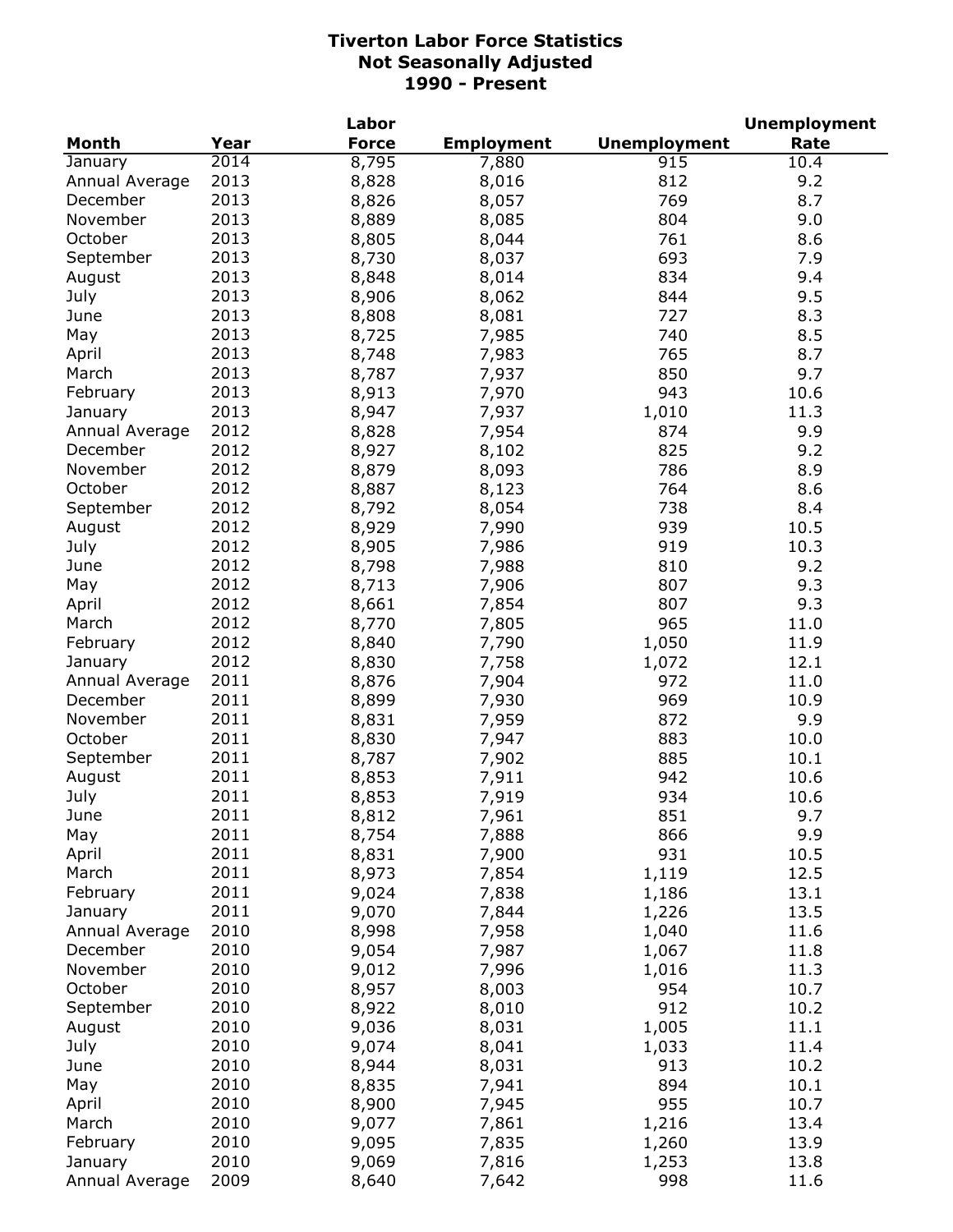|                |      | Labor        |                   |                     | <b>Unemployment</b> |
|----------------|------|--------------|-------------------|---------------------|---------------------|
| <b>Month</b>   | Year | <b>Force</b> | <b>Employment</b> | <b>Unemployment</b> | Rate                |
| December       | 2009 | 8,622        | 7,618             | 1,004               | 11.6                |
| November       | 2009 | 8,638        | 7,682             | 956                 | 11.1                |
| October        | 2009 | 8,539        | 7,639             | 900                 | 10.5                |
| September      | 2009 | 8,524        | 7,625             | 899                 | 10.5                |
| August         | 2009 | 8,687        | 7,682             | 1,005               | 11.6                |
| July           | 2009 | 8,735        | 7,723             | 1,012               | 11.6                |
| June           | 2009 | 8,675        | 7,708             | 967                 | 11.1                |
| May            | 2009 | 8,569        | 7,602             | 967                 | 11.3                |
| April          | 2009 | 8,631        | 7,624             | 1,007               | 11.7                |
| March          | 2009 | 8,676        | 7,589             | 1,087               | 12.5                |
| February       | 2009 | 8,694        | 7,605             | 1,089               | 12.5                |
| January        | 2009 | 8,693        | 7,608             | 1,085               | 12.5                |
| Annual Average | 2008 | 8,643        | 7,978             | 665                 | 7.7                 |
| December       | 2008 | 8,660        | 7,851             | 809                 | 9.3                 |
| November       | 2008 | 8,640        | 7,933             | 707                 | 8.2                 |
| October        | 2008 | 8,605        | 7,937             | 668                 | 7.8                 |
| September      | 2008 | 8,605        | 7,944             | 661                 | 7.7                 |
| August         | 2008 | 8,703        | 7,960             | 743                 | 8.5                 |
| July           | 2008 | 8,717        | 8,036             | 681                 | 7.8                 |
| June           | 2008 | 8,634        | 8,055             | 579                 | 6.7                 |
| May            | 2008 | 8,517        | 7,972             | 545                 | 6.4                 |
| April          | 2008 | 8,580        | 8,028             | 552                 | 6.4                 |
| March          | 2008 | 8,645        | 7,995             | 650                 | 7.5                 |
| February       | 2008 | 8,691        | 7,993             | 698                 | 8.0                 |
| January        | 2008 | 8,724        | 8,032             | 692                 | 7.9                 |
| Annual Average | 2007 | 8,708        | 8,253             | 455                 | 5.2                 |
| December       | 2007 | 8,727        | 8,230             | 497                 | 5.7                 |
| November       | 2007 | 8,707        | 8,298             | 409                 | 4.7                 |
| October        | 2007 | 8,646        | 8,277             | 369                 | 4.3                 |
| September      | 2007 | 8,652        | 8,273             | 379                 | 4.4                 |
| August         | 2007 | 8,693        | 8,242             | 451                 | 5.2                 |
| July           | 2007 | 8,768        | 8,302             | 466                 | 5.3                 |
| June           | 2007 | 8,722        | 8,327             | 395                 | 4.5                 |
| May            | 2007 | 8,630        | 8,236             | 394                 | 4.6                 |
| April          | 2007 | 8,670        | 8,220             | 450                 | $5.2$               |
| March          | 2007 | 8,727        | 8,222             | 505                 | 5.8                 |
| February       | 2007 | 8,773        | 8,207             | 566                 | 6.5                 |
| January        | 2007 | 8,791        | 8,207             | 584                 | 6.6                 |
| Annual Average | 2006 | 8,710        | 8,247             | 463                 | 5.3                 |
| December       | 2006 | 8,803        | 8,362             | 441                 | 5.0                 |
| November       | 2006 | 8,799        | 8,369             | 430                 | 4.9                 |
| October        | 2006 | 8,723        | 8,347             | 376                 | 4.3                 |
| September      | 2006 | 8,677        | 8,297             | 380                 | 4.4                 |
| August         | 2006 | 8,754        | 8,282             | 472                 | 5.4                 |
| July           | 2006 | 8,787        | 8,300             | 487                 | 5.5                 |
| June           | 2006 | 8,709        | 8,298             | 411                 | 4.7                 |
| May            | 2006 | 8,572        | 8,195             | 377                 | 4.4                 |
| April          | 2006 | 8,626        | 8,178             | 448                 | 5.2                 |
| March          | 2006 | 8,685        | 8,127             | 558                 | 6.4                 |
| February       | 2006 | 8,706        | 8,106             | 600                 | 6.9                 |
| January        | 2006 | 8,677        | 8,100             | 577                 | 6.6                 |
| Annual Average | 2005 | 8,601        | 8,139             | 462                 | 5.4                 |
| December       | 2005 | 8,706        | 8,255             | 451                 | 5.2                 |
| November       | 2005 | 8,691        | 8,280             | 411                 | 4.7                 |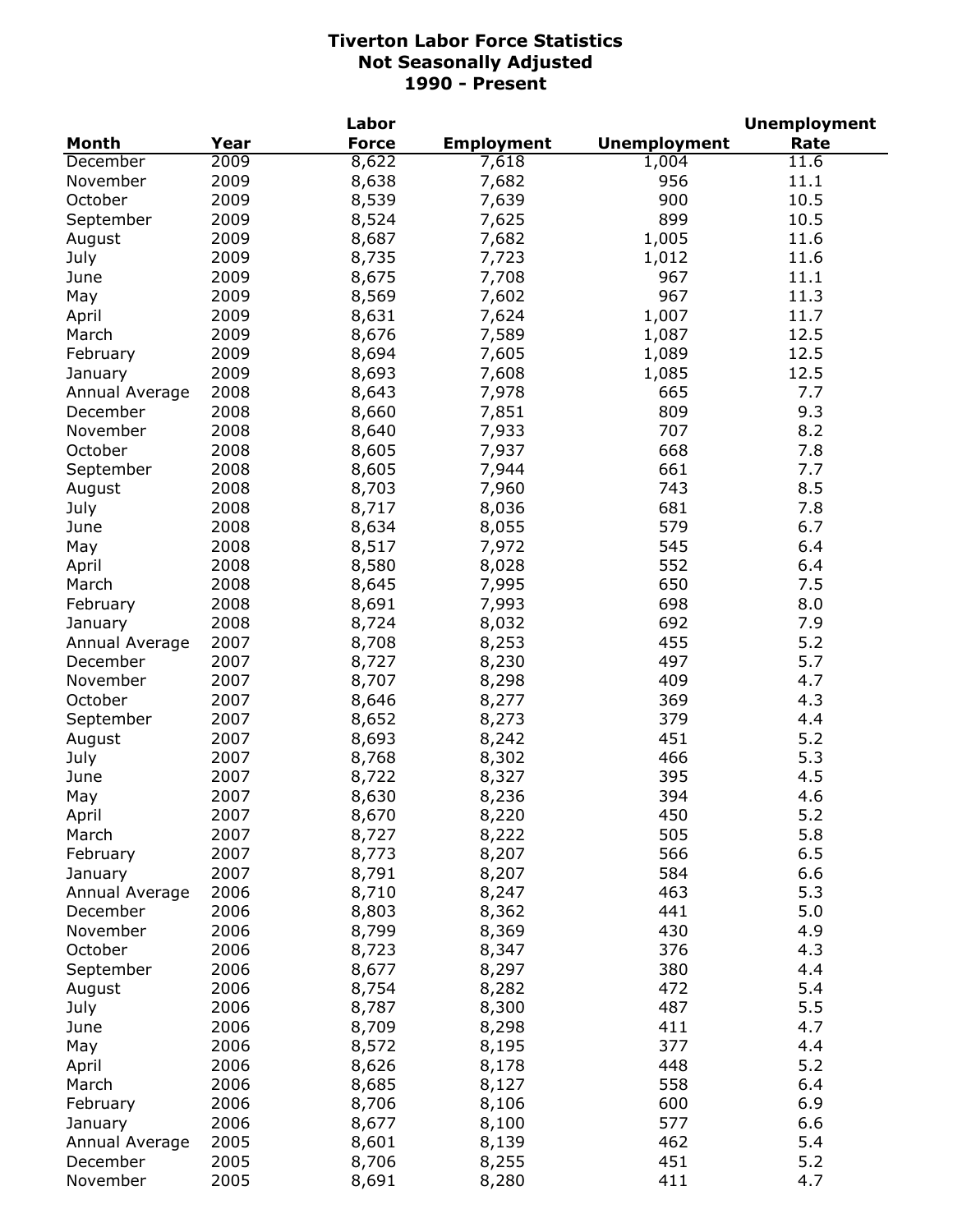|                |      | Labor        |                   |                     | <b>Unemployment</b> |
|----------------|------|--------------|-------------------|---------------------|---------------------|
| <b>Month</b>   | Year | <b>Force</b> | <b>Employment</b> | <b>Unemployment</b> | Rate                |
| October        | 2005 | 8,653        | 8,248             | 405                 | 4.7                 |
| September      | 2005 | 8,614        | 8,209             | 405                 | 4.7                 |
| August         | 2005 | 8,699        | 8,225             | 474                 | 5.4                 |
| July           | 2005 | 8,681        | 8,217             | 464                 | 5.3                 |
| June           | 2005 | 8,585        | 8,182             | 403                 | 4.7                 |
| MAy            | 2005 | 8,464        | 8,089             | 375                 | 4.4                 |
| April          | 2005 | 8,496        | 8,059             | 437                 | 5.1                 |
| March          | 2005 | 8,554        | 7,994             | 560                 | 6.5                 |
| February       | 2005 | 8,568        | 7,965             | 603                 | 7.0                 |
| January        | 2005 | 8,500        | 7,948             | 552                 | 6.5                 |
| Annual Average | 2004 | 8,509        | 8,046             | 463                 | 5.4                 |
| December       | 2004 | 8,486        | 8,116             | 370                 | 4.4                 |
| November       | 2004 | 8,505        | 8,147             | 358                 | 4.2                 |
| October        | 2004 | 8,440        | 8,110             | 330                 | 3.9                 |
| September      | 2004 | 8,405        | 8,069             | 336                 | 4.0                 |
| August         | 2004 | 8,519        | 8,080             | 439                 | 5.2                 |
| July           | 2004 | 8,577        | 8,110             | 467                 | 5.4                 |
| June           | 2004 | 8,487        | 8,077             | 410                 | 4.8                 |
| May            | 2004 | 8,409        | 7,985             | 424                 | 5.0                 |
| April          | 2004 | 8,504        | 7,979             | 525                 | 6.2                 |
| March          | 2004 | 8,571        | 7,941             | 630                 | 7.4                 |
| February       | 2004 | 8,571        | 7,958             | 613                 | 7.2                 |
| January        | 2004 | 8,634        | 7,977             | 657                 | 7.6                 |
| Annual Average | 2003 | 8,610        | 8,122             | 488                 | 5.7                 |
| December       | 2003 | 8,665        | 8,160             | 505                 | 5.8                 |
| November       | 2003 | 8,646        | 8,185             | 461                 | 5.3                 |
| October        | 2003 | 8,564        | 8,152             | 412                 | 4.8                 |
| September      | 2003 | 8,539        | 8,127             | 412                 | 4.8                 |
| August         | 2003 | 8,618        | 8,134             | 484                 | 5.6                 |
| July           | 2003 | 8,647        | 8,164             | 483                 | 5.6                 |
| June           | 2003 | 8,595        | 8,188             | 407                 | 4.7                 |
| May            | 2003 | 8,499        | 8,089             | 410                 | 4.8                 |
| April          | 2003 | 8,579        | 8,107             | 472                 | 5.5                 |
| March          | 2003 | 8,649        | 8,067             | 582                 | 6.7                 |
| February       | 2003 | 8,674        | 8,069             | 605                 | $7.0$               |
| January        | 2003 | 8,644        | 8,026             | 618                 | 7.1                 |
| Annual Average | 2002 | 8,477        | 8,058             | 419                 | 4.9                 |
| December       | 2002 | 8,613        | 8,172             | 441                 | 5.1                 |
| November       | 2002 | 8,579        | 8,190             | 389                 | 4.5                 |
| October        | 2002 | 8,529        | 8,155             | 374                 | 4.4                 |
| September      | 2002 | 8,491        | 8,137             | 354                 | 4.2                 |
| August         | 2002 | 8,539        | 8,110             | 429                 | 5.0                 |
| July           | 2002 | 8,536        | 8,114             | 422                 | 4.9                 |
| June           | 2002 | 8,437        | 8,089             | 348                 | 4.1                 |
| May            | 2002 | 8,343        | 7,993             | 350                 | 4.2                 |
|                | 2002 | 8,377        | 7,965             | 412                 | 4.9                 |
| April          |      | 8,425        | 7,951             | 474                 | 5.6                 |
| March          | 2002 | 8,468        | 7,957             | 511                 | 6.0                 |
| February       | 2002 | 8,380        | 7,862             | 518                 | $6.2$               |
| January        | 2002 | 8,393        | 8,037             | 356                 | 4.2                 |
| Annual Average | 2001 | 8,442        | 8,085             | 357                 | 4.2                 |
| December       | 2001 | 8,405        |                   | 319                 | 3.8                 |
| November       | 2001 | 8,334        | 8,086             | 262                 | 3.1                 |
| October        | 2001 |              | 8,072             | 265                 | 3.2                 |
| September      | 2001 | 8,335        | 8,070             |                     |                     |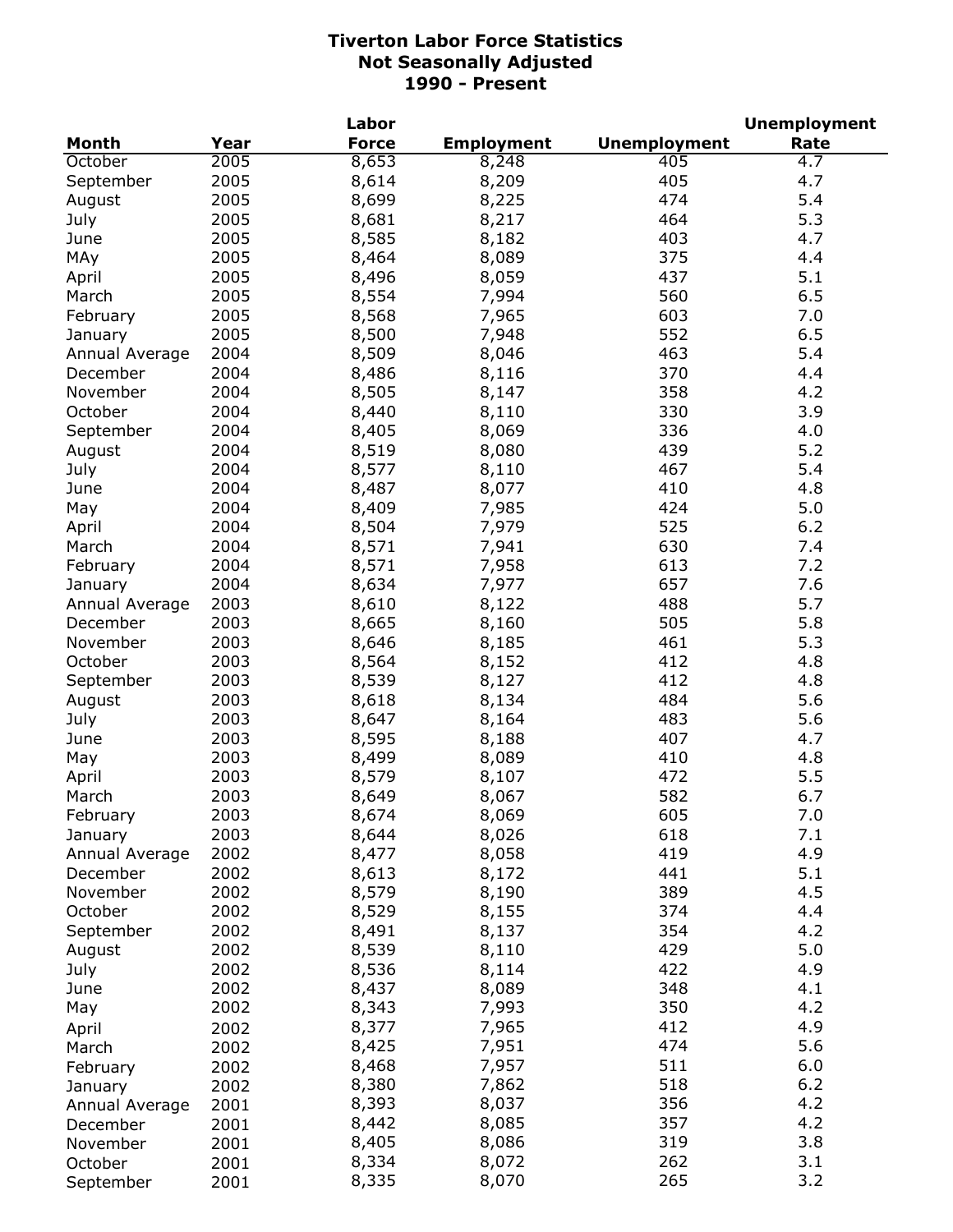|                            |              | Labor        |                   |                     | <b>Unemployment</b> |
|----------------------------|--------------|--------------|-------------------|---------------------|---------------------|
| Month                      | Year         | <b>Force</b> | <b>Employment</b> | <b>Unemployment</b> | Rate                |
| August                     | 2001         | 8,360        | 8,024             | 336                 | 4.0                 |
| July                       | 2001         | 8,451        | 8,076             | 375                 | 4.4                 |
| June                       | 2001         | 8,372        | 8,065             | 307                 | 3.7                 |
| May                        | 2001         | 8,280        | 7,980             | 300                 | 3.6                 |
| April                      | 2001         | 8,349        | 8,002             | 347                 | 4.2                 |
| March                      | 2001         | 8,462        | 7,996             | 466                 | 5.5                 |
| February                   | 2001         | 8,462        | 7,996             | 466                 | 5.5                 |
| January                    | 2001         | 8,459        | 7,993             | 466                 | 5.5                 |
| Annual Average             | 2000         | 8,457        | 8,133             | 324                 | 3.8                 |
| December                   | 2000         | 8,472        | 8,203             | 269                 | 3.2                 |
| November                   | 2000         | 8,460        | 8,196             | 264                 | 3.1                 |
| October                    | 2000         | 8,398        | 8,160             | 238                 | 2.8                 |
| September                  | 2000         | 8,374        | 8,129             | 245                 | 2.9                 |
| August                     | 2000         | 8,477        | 8,141             | 336                 | 4.0                 |
| July                       | 2000         | 8,484        | 8,154             | 330                 | 3.9                 |
| June                       | 2000         | 8,460        | 8,186             | 274                 | 3.2                 |
| May                        | 2000         | 8,391        | 8,103             | 288                 | 3.4                 |
| April                      | 2000         | 8,424        | 8,143             | 281                 | 3.3                 |
| March                      | 2000         | 8,483        | 8,076             | 407                 | 4.8                 |
|                            | 2000         | 8,540        | 8,050             | 490                 | 5.7                 |
| February                   | 2000         | 8,512        | 8,050             | 462                 | 5.4                 |
| January                    | 1999         | 8,171        | 7,847             | 324                 | 4.0                 |
| Annual Average<br>December | 1999         | 8,279        | 7,994             | 285                 | 3.4                 |
| November                   | 1999         | 8,262        | 7,983             | 279                 | 3.4                 |
| October                    | 1999         | 8,192        | 7,906             | 286                 | 3.5                 |
| September                  | 1999         | 8,109        | 7,853             | 256                 | 3.2                 |
| August                     | 1999         | 8,185        | 7,870             | 315                 | 3.8                 |
| July                       | 1999         | 8,178        | 7,863             | 315                 | 3.9                 |
| June                       | 1999         | 8,095        | 7,855             | 240                 | 3.0                 |
| May                        | 1999         | 8,059        | 7,803             | 256                 | 3.2                 |
| April                      | 1999         | 8,078        | 7,792             | 286                 | 3.5                 |
| March                      | 1999         | 8,185        | 7,779             | 406                 | 5.0                 |
|                            | 1999         | 8,197        | 7,737             | 460                 | 5.6                 |
| February                   | 1999         | 8,225        | 7,727             | 498                 | 6.1                 |
| January<br>Annual Average  | 1998         | 8,056        | 7,686             | 370                 | 4.6                 |
| December                   | 1998         | 8,171        | 7,865             | 306                 | 3.7                 |
| November                   | 1998         | 8,179        | 7,855             | 324                 | 4.0                 |
| October                    | 1998         | 8,043        | 7,762             | 281                 | 3.5                 |
| September                  | 1998         | 7,965        | 7,722             | 243                 | 3.1                 |
| August                     | 1998         | 8,024        | 7,712             | 312                 | 3.9                 |
| July                       | 1998         | 8,041        | 7,708             | 333                 | 4.1                 |
|                            | 1998         | 7,954        | 7,692             | 262                 | 3.3                 |
| June                       | 1998         | 7,886        | 7,618             | 268                 | 3.4                 |
| May                        | 1998         | 7,966        | 7,597             | 369                 | 4.6                 |
| April<br>March             | 1998         | 8,140        | 7,573             | 567                 | 7.0                 |
|                            |              | 8,140        | 7,566             | 574                 | 7.1                 |
| February                   | 1998<br>1998 | 8,163        | 7,566             | 597                 | 7.3                 |
| January                    |              | 8,049        | 7,618             | 431                 | 5.4                 |
| Annual Average             | 1997         | 8,136        | 7,734             | 402                 | 4.9                 |
| December                   | 1997         | 8,153        | 7,765             | 388                 | 4.8                 |
| November                   | 1997         | 8,085        | 7,714             | 371                 | 4.6                 |
| October                    | 1997         | 8,027        | 7,698             | 329                 | 4.1                 |
| September                  | 1997<br>1997 | 8,106        | 7,706             | 400                 | 4.9                 |
| August<br>July             | 1997         | 8,103        | 7,695             | 408                 | 5.0                 |
|                            |              |              |                   |                     |                     |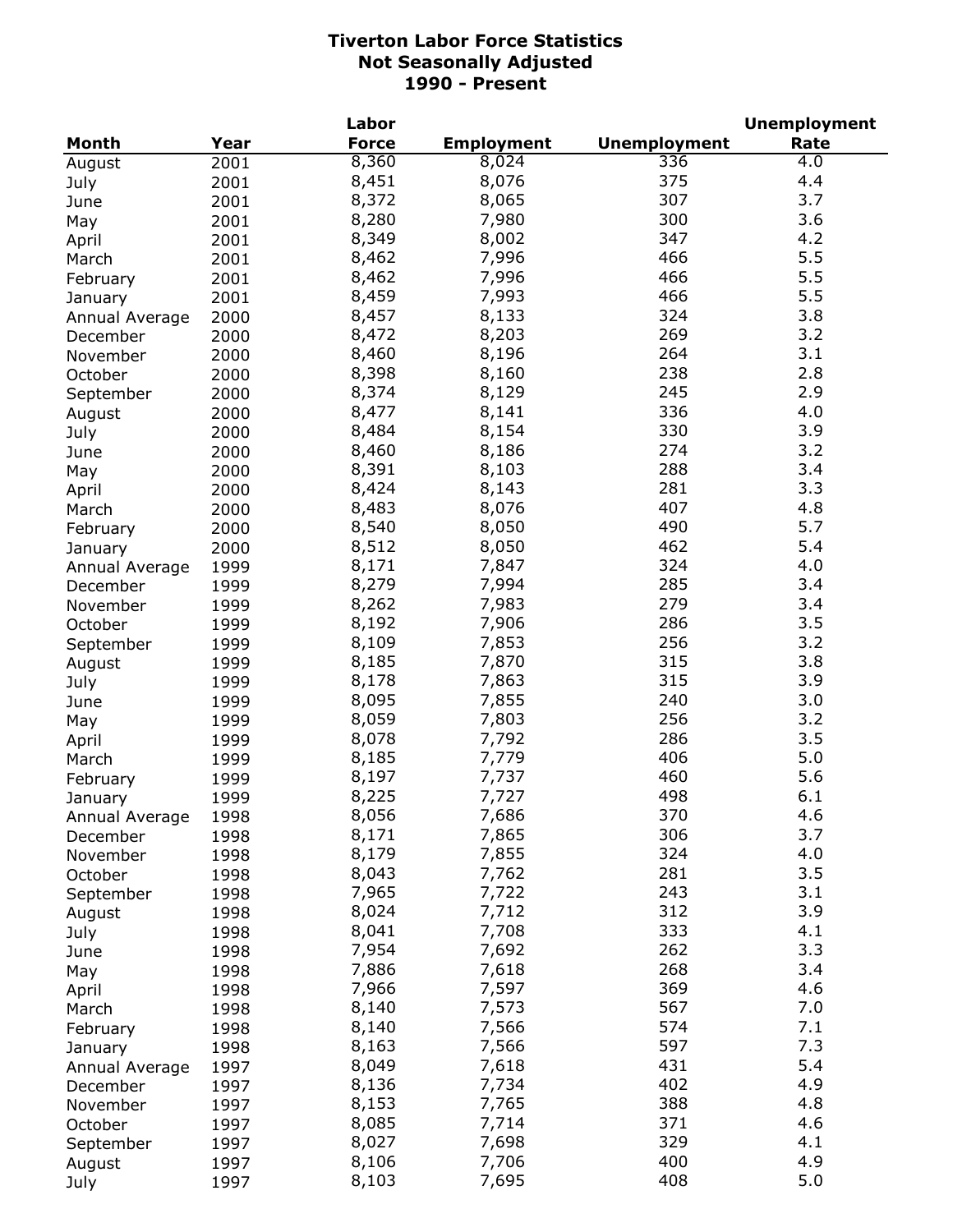|                |      | Labor        |                   |                     | <b>Unemployment</b> |
|----------------|------|--------------|-------------------|---------------------|---------------------|
| <b>Month</b>   | Year | <b>Force</b> | <b>Employment</b> | <b>Unemployment</b> | Rate                |
| June           | 1997 | 7,979        | 7,642             | 337                 | 4.2                 |
| May            | 1997 | 7,904        | 7,556             | 348                 | 4.4                 |
| April          | 1997 | 7,993        | 7,538             | 455                 | 5.7                 |
| March          | 1997 | 8,046        | 7,495             | 551                 | 6.8                 |
| February       | 1997 | 8,041        | 7,446             | 595                 | 7.4                 |
| January        | 1997 | 8,019        | 7,432             | 587                 | 7.3                 |
| Annual Average | 1996 | 7,835        | 7,413             | 422                 | 5.4                 |
| December       | 1996 | 7,875        | 7,550             | 325                 | 4.1                 |
|                |      | 7,901        | 7,571             | 330                 | 4.2                 |
| November       | 1996 | 7,862        | 7,534             | 328                 | 4.2                 |
| October        | 1996 |              |                   |                     |                     |
| September      | 1996 | 7,817        | 7,482             | 335                 | 4.3                 |
| August         | 1996 | 7,867        | 7,475             | 392                 | 5.0                 |
| July           | 1996 | 7,853        | 7,447             | 406                 | 5.2                 |
| June           | 1996 | 7,832        | 7,452             | 380                 | 4.9                 |
| May            | 1996 | 7,705        | 7,360             | 345                 | 4.5                 |
| April          | 1996 | 7,755        | 7,320             | 435                 | 5.6                 |
| March          | 1996 | 7,837        | 7,299             | 538                 | 6.9                 |
| February       | 1996 | 7,855        | 7,262             | 593                 | 7.5                 |
| January        | 1996 | 7,866        | 7,209             | 657                 | 8.4                 |
| Annual Average | 1995 | 7,646        | 7,174             | 472                 | 6.2                 |
| December       | 1995 | 7,712        | 7,295             | 417                 | 5.4                 |
| November       | 1995 | 7,712        | 7,313             | 399                 | 5.2                 |
| October        | 1995 | 7,647        | 7,258             | 389                 | 5.1                 |
| September      | 1995 | 7,598        | 7,200             | 398                 | 5.2                 |
| August         | 1995 | 7,694        | 7,218             | 476                 | 6.2                 |
| July           | 1995 | 7,658        | 7,186             | 472                 | 6.2                 |
| June           | 1995 | 7,591        | 7,171             | 420                 | 5.5                 |
| May            | 1995 | 7,492        | 7,079             | 413                 | 5.5                 |
| April          | 1995 | 7,563        | 7,096             | 467                 | 6.2                 |
| March          | 1995 | 7,596        | 7,085             | 511                 | 6.7                 |
| February       | 1995 | 7,705        | 7,101             | 604                 | 7.8                 |
|                | 1995 | 7,784        | 7,091             | 693                 | 8.9                 |
| January        |      | 8,126        | 7,534             | 592                 | 7.3                 |
| Annual Average | 1994 |              | 7,601             | 488                 | 6.0                 |
| December       | 1994 | 8,089        |                   |                     |                     |
| November       | 1994 | 8,116        | 7,633             | 483                 | 6.0                 |
| October        | 1994 | 8,059        | 7,585             | 474                 | 5.9                 |
| September      | 1994 | 8,027        | 7,528             | 499                 | $6.2$               |
| August         | 1994 | 8,161        | 7,578             | 583                 | 7.1                 |
| July           | 1994 | 8,161        | 7,557             | 604                 | 7.4                 |
| June           | 1994 | 8,125        | 7,569             | 556                 | 6.8                 |
| May            | 1994 | 7,986        | 7,496             | 490                 | 6.1                 |
| April          | 1994 | 8,037        | 7,462             | 575                 | 7.2                 |
| March          | 1994 | 8,184        | 7,446             | 738                 | 9.0                 |
| February       | 1994 | 8,284        | 7,487             | 797                 | 9.6                 |
| January        | 1994 | 8,286        | 7,469             | 817                 | 9.9                 |
| Annual Average | 1993 | 8,210        | 7,537             | 673                 | 8.2                 |
| December       | 1993 | 8,119        | 7,582             | 537                 | 6.6                 |
| November       | 1993 | 8,098        | 7,596             | 502                 | 6.2                 |
| October        | 1993 | 8,097        | 7,562             | 535                 | 6.6                 |
| September      | 1993 | 8,109        | 7,546             | 563                 | 6.9                 |
| August         | 1993 | 8,236        | 7,627             | 609                 | 7.4                 |
| July           | 1993 | 8,282        | 7,628             | 654                 | 7.9                 |
| June           | 1993 | 8,325        | 7,619             | 706                 | 8.5                 |
| May            | 1993 | 8,179        | 7,520             | 659                 | 8.1                 |
|                |      |              |                   |                     |                     |